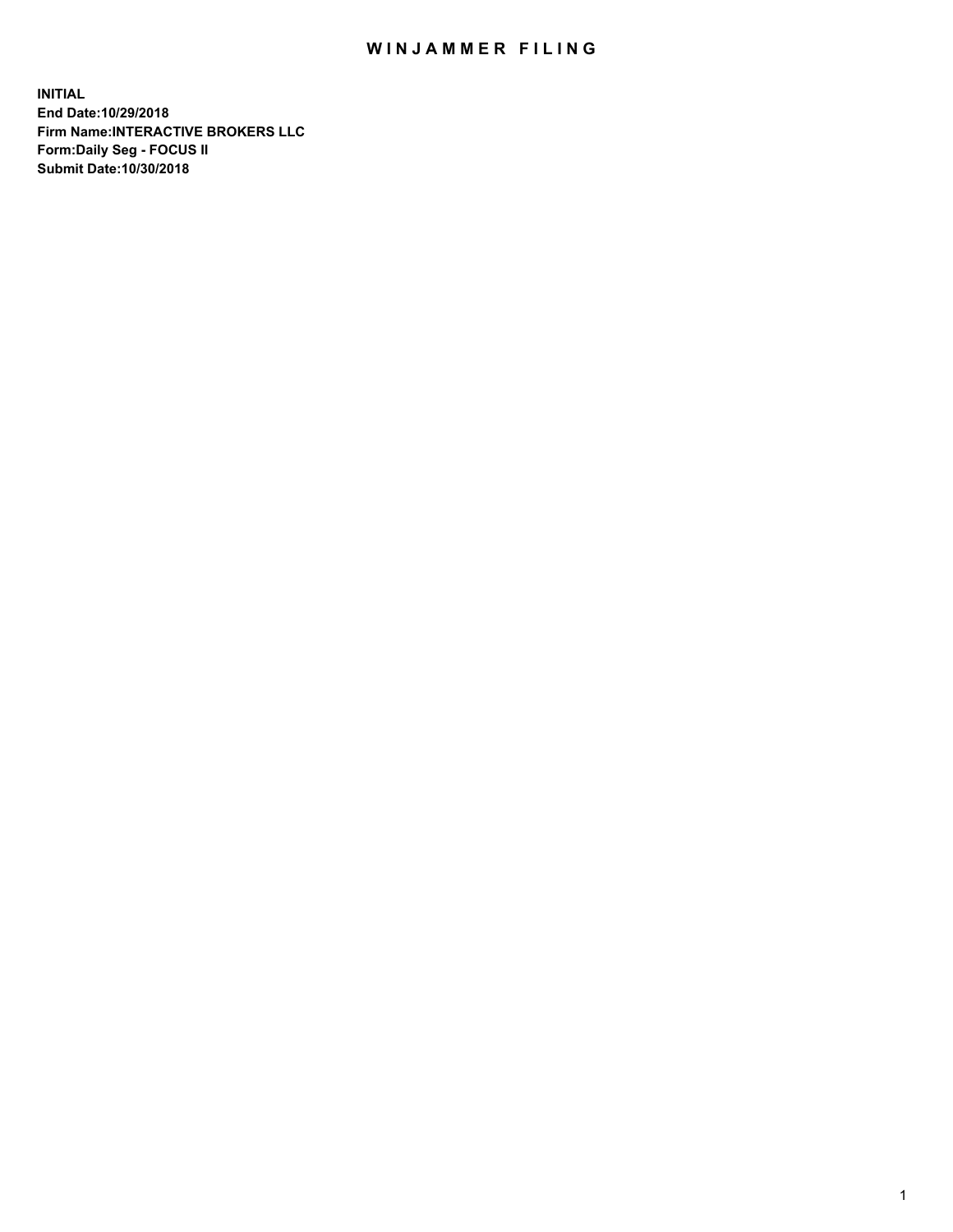**INITIAL End Date:10/29/2018 Firm Name:INTERACTIVE BROKERS LLC Form:Daily Seg - FOCUS II Submit Date:10/30/2018 Daily Segregation - Cover Page**

| Name of Company                                                                                                                                                                                                                                                                                                                | <b>INTERACTIVE BROKERS LLC</b>                                                                  |
|--------------------------------------------------------------------------------------------------------------------------------------------------------------------------------------------------------------------------------------------------------------------------------------------------------------------------------|-------------------------------------------------------------------------------------------------|
| <b>Contact Name</b>                                                                                                                                                                                                                                                                                                            | James Menicucci                                                                                 |
| <b>Contact Phone Number</b>                                                                                                                                                                                                                                                                                                    | 203-618-8085                                                                                    |
| <b>Contact Email Address</b>                                                                                                                                                                                                                                                                                                   | jmenicucci@interactivebrokers.c<br>om                                                           |
| FCM's Customer Segregated Funds Residual Interest Target (choose one):<br>a. Minimum dollar amount: ; or<br>b. Minimum percentage of customer segregated funds required:%; or<br>c. Dollar amount range between: and; or<br>d. Percentage range of customer segregated funds required between:% and%.                          | $\overline{\mathbf{0}}$<br>$\overline{\mathbf{0}}$<br>155,000,000 245,000,000<br>0 <sub>0</sub> |
| FCM's Customer Secured Amount Funds Residual Interest Target (choose one):<br>a. Minimum dollar amount: ; or<br>b. Minimum percentage of customer secured funds required:% ; or<br>c. Dollar amount range between: and; or<br>d. Percentage range of customer secured funds required between:% and%.                           | $\overline{\mathbf{0}}$<br>$\overline{\mathbf{0}}$<br>80,000,000 120,000,000<br>0 <sub>0</sub>  |
| FCM's Cleared Swaps Customer Collateral Residual Interest Target (choose one):<br>a. Minimum dollar amount: ; or<br>b. Minimum percentage of cleared swaps customer collateral required:% ; or<br>c. Dollar amount range between: and; or<br>d. Percentage range of cleared swaps customer collateral required between:% and%. | $\overline{\mathbf{0}}$<br>$\underline{\mathbf{0}}$<br>0 <sub>0</sub><br>0 <sub>0</sub>         |

Attach supporting documents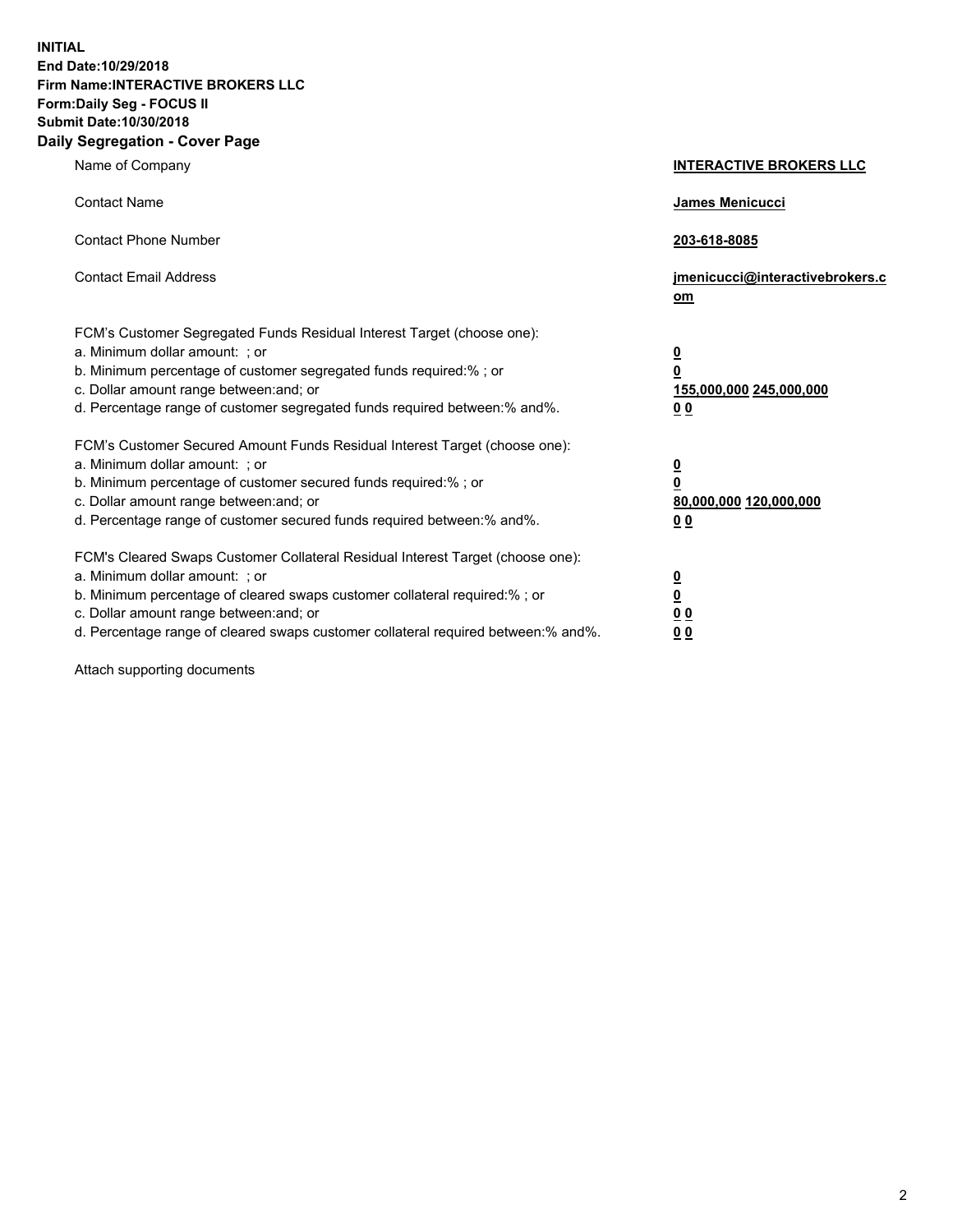## **INITIAL End Date:10/29/2018 Firm Name:INTERACTIVE BROKERS LLC Form:Daily Seg - FOCUS II Submit Date:10/30/2018 Daily Segregation - Secured Amounts**

|     | Daily Segregation - Secured Amounts                                                         |                                    |
|-----|---------------------------------------------------------------------------------------------|------------------------------------|
|     | Foreign Futures and Foreign Options Secured Amounts                                         |                                    |
|     | Amount required to be set aside pursuant to law, rule or regulation of a foreign            | $0$ [7305]                         |
|     | government or a rule of a self-regulatory organization authorized thereunder                |                                    |
| 1.  | Net ledger balance - Foreign Futures and Foreign Option Trading - All Customers             |                                    |
|     | A. Cash                                                                                     | 477,641,648 [7315]                 |
|     | B. Securities (at market)                                                                   | 0[7317]                            |
| 2.  | Net unrealized profit (loss) in open futures contracts traded on a foreign board of trade   | -30,876,341 [7325]                 |
| 3.  | Exchange traded options                                                                     |                                    |
|     | a. Market value of open option contracts purchased on a foreign board of trade              | <b>99,719</b> [7335]               |
|     | b. Market value of open contracts granted (sold) on a foreign board of trade                | -105,294 [7337]                    |
| 4.  | Net equity (deficit) (add lines 1.2. and 3.)                                                | 446,759,732 [7345]                 |
| 5.  | Account liquidating to a deficit and account with a debit balances - gross amount           | 11,408 [7351]                      |
|     | Less: amount offset by customer owned securities                                            | 0 [7352] 11,408 [7354]             |
| 6.  | Amount required to be set aside as the secured amount - Net Liquidating Equity              | 446,771,140 [7355]                 |
|     | Method (add lines 4 and 5)                                                                  |                                    |
| 7.  | Greater of amount required to be set aside pursuant to foreign jurisdiction (above) or line | 446,771,140 [7360]                 |
|     | 6.                                                                                          |                                    |
|     | FUNDS DEPOSITED IN SEPARATE REGULATION 30.7 ACCOUNTS                                        |                                    |
| 1.  | Cash in banks                                                                               |                                    |
|     | A. Banks located in the United States                                                       | 71,344,082 [7500]                  |
|     | B. Other banks qualified under Regulation 30.7                                              | 0 [7520] 71,344,082 [7530]         |
| 2.  | Securities                                                                                  |                                    |
|     | A. In safekeeping with banks located in the United States                                   | 398,005,465 [7540]                 |
|     | B. In safekeeping with other banks qualified under Regulation 30.7                          | 0 [7560] 398,005,465 [7570]        |
| 3.  | Equities with registered futures commission merchants                                       |                                    |
|     | A. Cash                                                                                     | $0$ [7580]                         |
|     | <b>B.</b> Securities                                                                        | $0$ [7590]                         |
|     | C. Unrealized gain (loss) on open futures contracts                                         | $0$ [7600]                         |
|     | D. Value of long option contracts                                                           | $0$ [7610]                         |
|     | E. Value of short option contracts                                                          | 0 [7615] 0 [7620]                  |
| 4.  | Amounts held by clearing organizations of foreign boards of trade                           |                                    |
|     | A. Cash                                                                                     | $0$ [7640]                         |
|     | <b>B.</b> Securities                                                                        | $0$ [7650]                         |
|     | C. Amount due to (from) clearing organization - daily variation                             | $0$ [7660]                         |
|     | D. Value of long option contracts                                                           | $0$ [7670]                         |
|     | E. Value of short option contracts                                                          | 0 [7675] 0 [7680]                  |
| 5.  | Amounts held by members of foreign boards of trade                                          |                                    |
|     | A. Cash                                                                                     | 111,398,851 [7700]                 |
|     | <b>B.</b> Securities                                                                        | $0$ [7710]                         |
|     | C. Unrealized gain (loss) on open futures contracts                                         | $-10,107,874$ [7720]               |
|     | D. Value of long option contracts                                                           | 99,719 [7730]                      |
|     | E. Value of short option contracts                                                          | -105,294 [7735] 101,285,402 [7740] |
| 6.  |                                                                                             |                                    |
| 7.  | Amounts with other depositories designated by a foreign board of trade                      | $0$ [7760]                         |
| 8.  | Segregated funds on hand                                                                    | $0$ [7765]                         |
|     | Total funds in separate section 30.7 accounts                                               | 570,634,949 [7770]                 |
| 9.  | Excess (deficiency) Set Aside for Secured Amount (subtract line 7 Secured Statement         | 123,863,809 [7380]                 |
| 10. | Page 1 from Line 8)                                                                         |                                    |
| 11. | Management Target Amount for Excess funds in separate section 30.7 accounts                 | 80,000,000 [7780]                  |
|     | Excess (deficiency) funds in separate 30.7 accounts over (under) Management Target          | 43,863,809 [7785]                  |
|     |                                                                                             |                                    |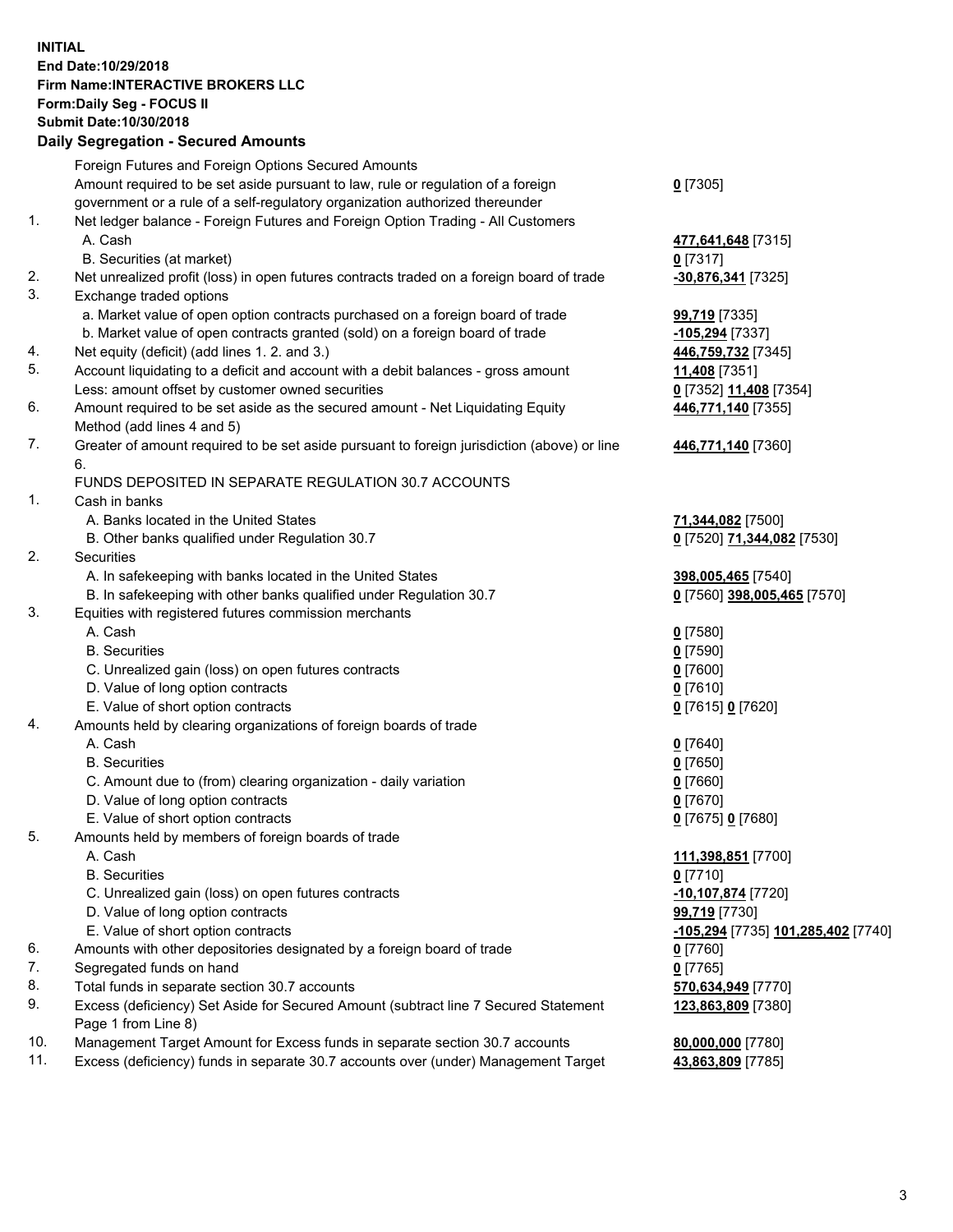**INITIAL End Date:10/29/2018 Firm Name:INTERACTIVE BROKERS LLC Form:Daily Seg - FOCUS II Submit Date:10/30/2018 Daily Segregation - Segregation Statement** SEGREGATION REQUIREMENTS(Section 4d(2) of the CEAct) 1. Net ledger balance A. Cash **4,238,137,628** [7010] B. Securities (at market) **0** [7020] 2. Net unrealized profit (loss) in open futures contracts traded on a contract market **-47,680,171** [7030] 3. Exchange traded options A. Add market value of open option contracts purchased on a contract market **488,430,185** [7032] B. Deduct market value of open option contracts granted (sold) on a contract market **-543,327,081** [7033] 4. Net equity (deficit) (add lines 1, 2 and 3) **4,135,560,561** [7040] 5. Accounts liquidating to a deficit and accounts with debit balances - gross amount **239,587** [7045] Less: amount offset by customer securities **0** [7047] **239,587** [7050] 6. Amount required to be segregated (add lines 4 and 5) **4,135,800,148** [7060] FUNDS IN SEGREGATED ACCOUNTS 7. Deposited in segregated funds bank accounts A. Cash **757,874,769** [7070] B. Securities representing investments of customers' funds (at market) **2,243,394,935** [7080] C. Securities held for particular customers or option customers in lieu of cash (at market) **0** [7090] 8. Margins on deposit with derivatives clearing organizations of contract markets A. Cash **5,009,145** [7100] B. Securities representing investments of customers' funds (at market) **1,422,022,822** [7110] C. Securities held for particular customers or option customers in lieu of cash (at market) **0** [7120] 9. Net settlement from (to) derivatives clearing organizations of contract markets **-33,014,771** [7130] 10. Exchange traded options A. Value of open long option contracts **488,370,179** [7132] B. Value of open short option contracts **-543,294,154** [7133] 11. Net equities with other FCMs A. Net liquidating equity **0** [7140] B. Securities representing investments of customers' funds (at market) **0** [7160] C. Securities held for particular customers or option customers in lieu of cash (at market) **0** [7170] 12. Segregated funds on hand **0** [7150] 13. Total amount in segregation (add lines 7 through 12) **4,340,362,925** [7180] 14. Excess (deficiency) funds in segregation (subtract line 6 from line 13) **204,562,777** [7190] 15. Management Target Amount for Excess funds in segregation **155,000,000** [7194] 16. Excess (deficiency) funds in segregation over (under) Management Target Amount **49,562,777** [7198]

Excess

4